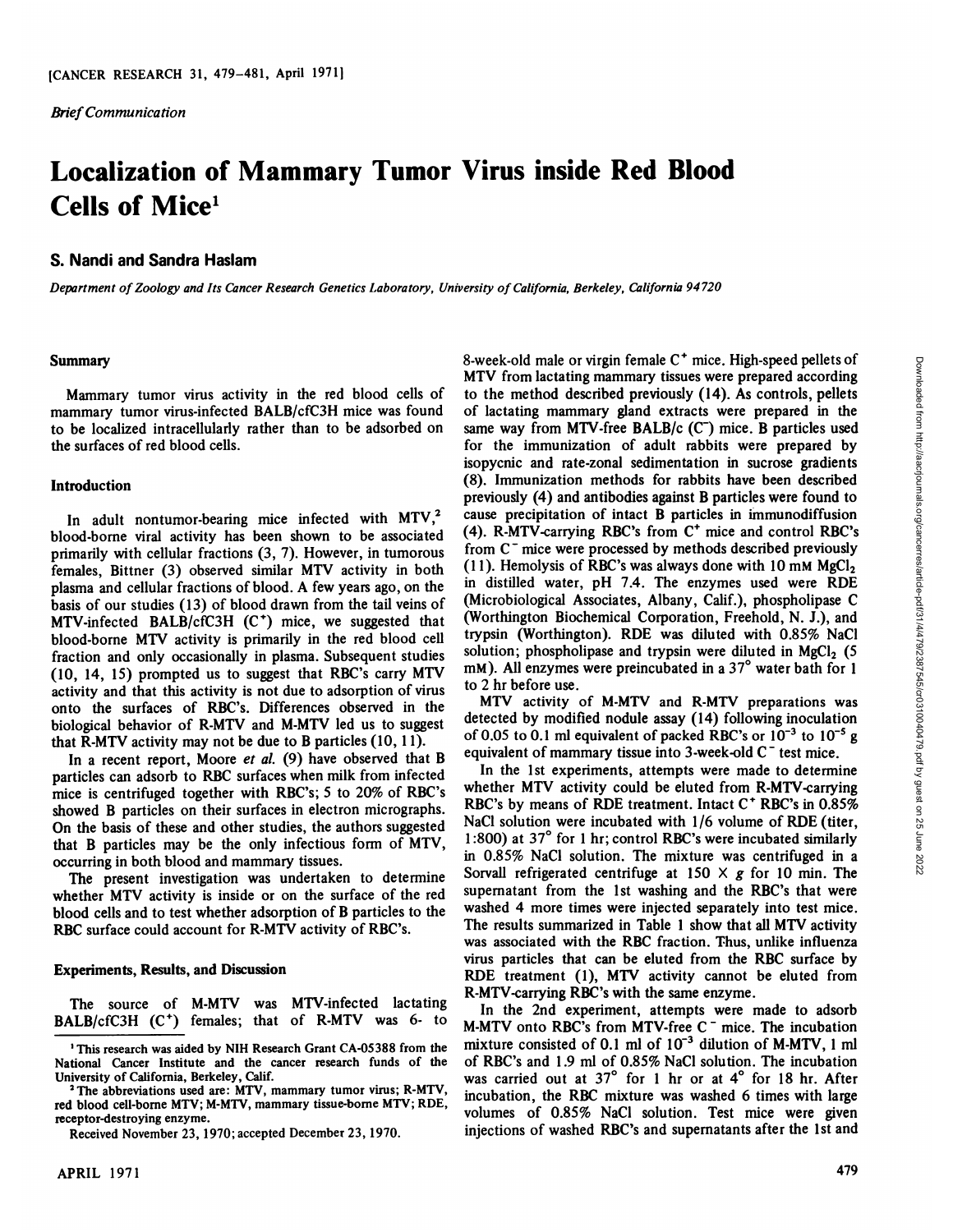Table 1 *Nodule incidence in C~ mice inoculated with RDE-treated RBC'sfrom C\* mice*

| Control RBC's<br>$(1 \text{ hr at } 37^{\circ})$ | <b>RDE-treated</b><br>RBC's | Supernatant from<br><b>RDE-treated RBC's</b> |  |
|--------------------------------------------------|-----------------------------|----------------------------------------------|--|
| $80(10)-28^a$                                    | $93(14)-29$                 | $0(19)-0$                                    |  |

*" Percentage ofmice with nodules (no. of mice used) - average no.*of nodules per infected mouse.

Table 2 *Nodule incidence: attempts to adsorb M-MTV onto RBC's of MTV-free C~ mice*

| Inoculum                                                                 | Nodule incidence <sup><i>a</i></sup> |  |
|--------------------------------------------------------------------------|--------------------------------------|--|
| M-MTV extract control                                                    | $100(8)-16$                          |  |
| RBC's incubated with M-MTV $(37^{\circ}, 1 \text{ hr})$                  | $0(8)-0$                             |  |
| RBC's incubated with M-MTV (4°, 18 hr)                                   | $0(4)-0$                             |  |
|                                                                          | $75(12)-18$                          |  |
| Supernatant, 1st wash <sup>b</sup><br>Supernatant, 6th wash <sup>b</sup> | $0(14)-0$                            |  |

 $a$  See Table 1, footnote a.

*b Data pooled from 2 incubation groups.*

6th washing. The results, summarized in Table 2, show that quantities of MTV detectable by our bioassay did not become adsorbed to RBC's.

In the 3rd set of experiments, attempts were made to use sequential treatment with enzymes to determine whether R-MTV is inside or on the surfaces of RBC's. Sequential treatment at 37°with a low concentration of phospholipase C (75 to 100  $\mu$ g/ml) for 1 hr followed by trypsin (1 mg/ml) inactivates R-MTV in hemolyzed RBC's but not M-MTV (12); such enzymatic treatment does not cause hemolysis of RBC's. If these enzyme combinations were to inactivate MTV from both hemolyzed and intact RBC's, the R-MTV activity would appear to be on the RBC surface. In this experiment, M-MTV extracts and hemolyzed or intact RBC's from C<sup>+</sup> mice were incubated with phospholipase <sup>C</sup> followed by trypsin. The incubation mixtures were injected into C" test mice. The results summarized in Table 3 show that the enzymatic RBC's by means of RDE;  $(b)$  detectable quantities of M-MTV treatment can inactivate viral activity only in hemolyzed RBC's. Viral activity in M-MTV extracts and in intact RBC's was not affected by this enzymatic treatment. The results also indicate that M-MTV and R-MTV activity is not due to identical particles, since only R-MTV in hemolyzed RBC's was affected by the enzymes. One previous study (5) has, however, shown that high concentrations of phospholipase C treatment followed by trypsin incubation cause disruption of B-particle nucleoids; no infectivity test was carried out in this experiment. 480 CRISING CANCER RESEARCH CANCER RESEARCH (ACCER) 2022 (ACCER) 2023 CANCER RESEARCH VOL. 31 DOWNLOAD CANCER RESEARCH VOL. 31 DOWNLOAD CANCER RESEARCH VOL. 31 DOWNLOAD CANCER RESEARCH VOL. 31 DOWNLOAD CANCER RESEARCH VO

In the last series of experiments, attempts were made to determine whether adsorption of B particles onto the RBC surface could account for the R-MTV activity in RBC's of C<sup>+</sup> mice. Intact RBC's of  $C^+$  mice, incubated for 1 hr at 37 $\degree$  with heat-inactivated (56°, 30 min) and adsorbed rabbit anti-B particle antiserum, were inoculated into  $C<sup>-</sup>$  mice. If B particles were absorbed onto RBC's as has been suggested previously (9), the incubation with antiserum should neutralize the R-MTV activity of intact RBC's. The results summarized in

#### Table 3

| Nodule incidence in $C^-$ mice given injections of M-MTV  |  |
|-----------------------------------------------------------|--|
| and $R\text{-}MTV$ from $C^+$ mice; mixtures incubated in |  |
| phospholipase C followed by trypsin                       |  |

|                                                                | Nodule incidence <sup><i>a</i></sup> |                |
|----------------------------------------------------------------|--------------------------------------|----------------|
| Inoculum                                                       | Control                              | Enzyme treated |
| M-MTV in MgCl <sub>2</sub>                                     | $80(10)-32$                          | $50(10)-21$    |
| R-MTV; hemolyzed RBC's<br>in MgCl <sub>2</sub>                 | $82(17)-35$                          | $0(28)-0$      |
| M-MTV diluted with $C^-$<br>hemolyzed RBC's in MgCl,           | $100(9)-26$                          | $90(10)-27$    |
| R-MTV; hemolyzed RBC's diluted with<br>$C^-$ lactating extract | $80(10)-24$                          | $0(10)-0$      |
| R-MTV; hemolyzed RBC's in MgCl, b                              | $75(20)-26$                          | $0(18)-0$      |
| R-MTV; intact RBC in<br>0.85% NaCl solution <sup>b</sup>       | $100(18)-30$                         | $89(18)-36$    |

 $a$  See Table 1, footnote  $a$ .

*h Same RBC preparation used in these 2 experiments.*

Table 4 *on intact RBC's ofC\* mice*

| Inoculum                             | Nodule incidence <sup><i>a</i></sup> |  |
|--------------------------------------|--------------------------------------|--|
| Control RBC's in 0.85% NaCl solution | $67(9)-9$                            |  |
| RBC's in normal rabbit serum         | $60(10)-8$                           |  |
| RBC's in anti-B serum                | $80(10)-11$                          |  |
| Control M-MTV in 0.85% NaCl solution | $89(9)-13$                           |  |
| M-MTV in normal rabbit serum         | $86(7)-17$                           |  |
| M-MTV in anti-B serum                | $0(10)-0$                            |  |

*a See Table 1, footnote a.*

Table 4 show that, although the antiserum neutralized M-MTV (assumed to be B particles), neither this serum nor normal rabbit serum had any effect on R-MTV. The results demonstrate that R-MTV activity of RBC's from C<sup>+</sup> mice could not be due to B particles adsorbed onto their surfaces.

*M* **NaCl solution**<br> **Example 1.** footnote *a*.<br> **IVALUE incidence: effect** *of notical antiserum*<br> **INVIA** *incidence:* **<b>effect** *of notical RBC's* of *C*<sup>+</sup> mice<br> **Incculum**<br> **Incidence**: **effect of** *c*<sup>*mic</sup>* Results from the 4 sets of experiments taken together suggest that:  $(a)$  MTV activity cannot be eluted from infected cannot be adsorbed by means of incubation alone onto RBC's; (c) R-MTV is inside the RBC's and not on their surfaces; and *(d) R-MTV activity cannot be due to adsorption of B particles* onto the surfaces of RBC's. Thus, R-MTV appears to be like Colorado tick fever virus (6) and various lower vertebrate viruses (2) which have been found inside RBC's. Precise intracellular localization of R-MTV inside RBC's will necessitate purification of this form of MTV and its identification by immunological and/or biochemical pro cedures. Such studies are now in progress.

# REFERENCES

- 1. Anderson, S. G. Hemagglutination by Animal Viruses. In: F. M. Burnet and W. M. Stanley (eds.), The Viruses, Vol. 3, pp. 21-50. New York: Academic Press, Inc., 1959.
- 2. Bernard, G. W., Cooper, E. L., and Mandell, M. L. Lamellar Membrane Encircled Viruses in the Erythrocytes of Rana pipiens. *¡.Ultrastruct. Res., 26: 8-16, 1968.*